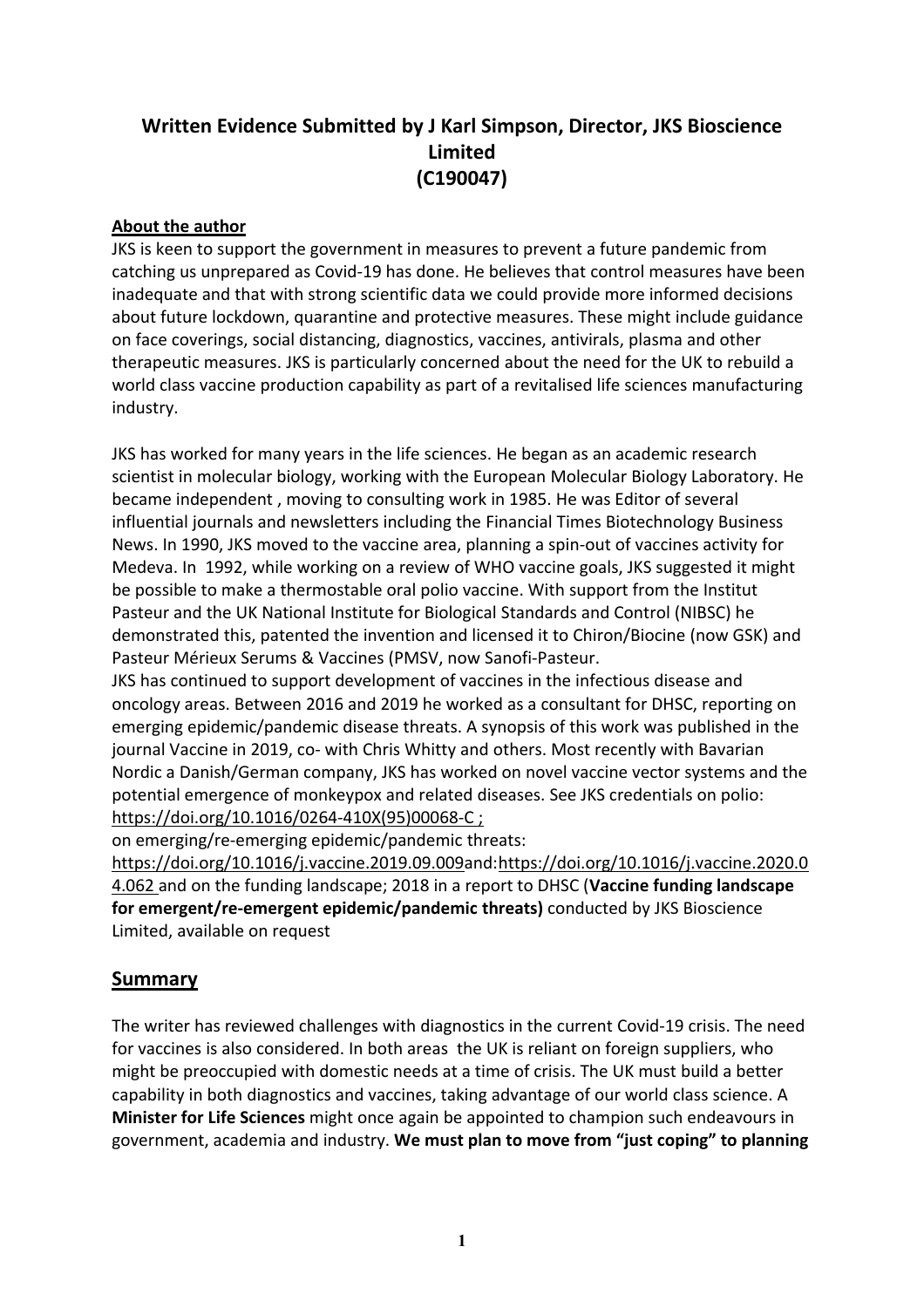**for tomorrow** building life science capability in a new manufacturing revolution. These are the main thrust of this document

# **Introduction**

Covid-19 has tested the UK's resilience to an infectious disease and unfortunately has found us wanting in terms of preparedness and response. The past is history and tomorrow is a new day that presents new opportunities. We have realised that forces beyond our control, can leave the UK dependent on foreign countries to supply us with personal protection equipment, essential medicines, diagnostics and the capacity to manufacture vaccines at scale.

Perhaps it is time to reappoint a **Minister for the Life Sciences.** Let us take a bold step and use our "best in the world" life sciences capability to create new jobs and wealth in innovative manufacturing to protect us from infectious disease. Many of the world's leading companies in diagnostics and vaccines rely absolutely on skilled staff trained in the UK. For example: Paul Hudson CEO of Sanofi was trained here as was Emma Walmsley, CEO of GSK. Many more British managers and scientists sit on top management or Board roles in international pharmaceutical and vaccine ventures. Maybe it is time to create more opportunities to retain top managers here and provide new jobs for all in vaccine, pharma and other life sciences companies based in the UK. Some ideas are outlined below.

## **Let us take advantage of historically low interest rates to invest in new capabilities that will once again make the UK a leading manufacturing nation.**

We can build on our academic and translational vaccine assets, to be found in many institutions including: Defence Science and Technology Laboratory (Porton Down), National Institute for Biological Standards and Control, Pirbright Institute, Public Health England (Colindale and Porton Down), Universities of Birmingham, Glasgow, Liverpool, London (Kings, Imperial, Royal Veterinary College, School of Hygiene and Tropical Medicine, St Georges, University College), Oxford and Southampton. Many other universities and medical schools have capabilities in anti-viral therapies diagnostics, epidemiology, hygiene and immunology,

In early 2020, the UK was simply not ready to cope with a pandemic. Assumptions were based on influenza, which is not comparable to Covid-19. This was despite former Prime Minister Cameron's 2015 commitment to ensure UK preparedness for new epidemic/pandemic treats.

Efforts to develop new vaccines have moved ahead with speed, but control efforts based on diagnosis found us lamentably ill-prepared. We must create a national capability – at scale – in protective equipment and diagnostics, supported by best-in-class logistics as well as track and trace IT systems, that are not almost totally reliant on foreign expertise.

# **Diagnostics**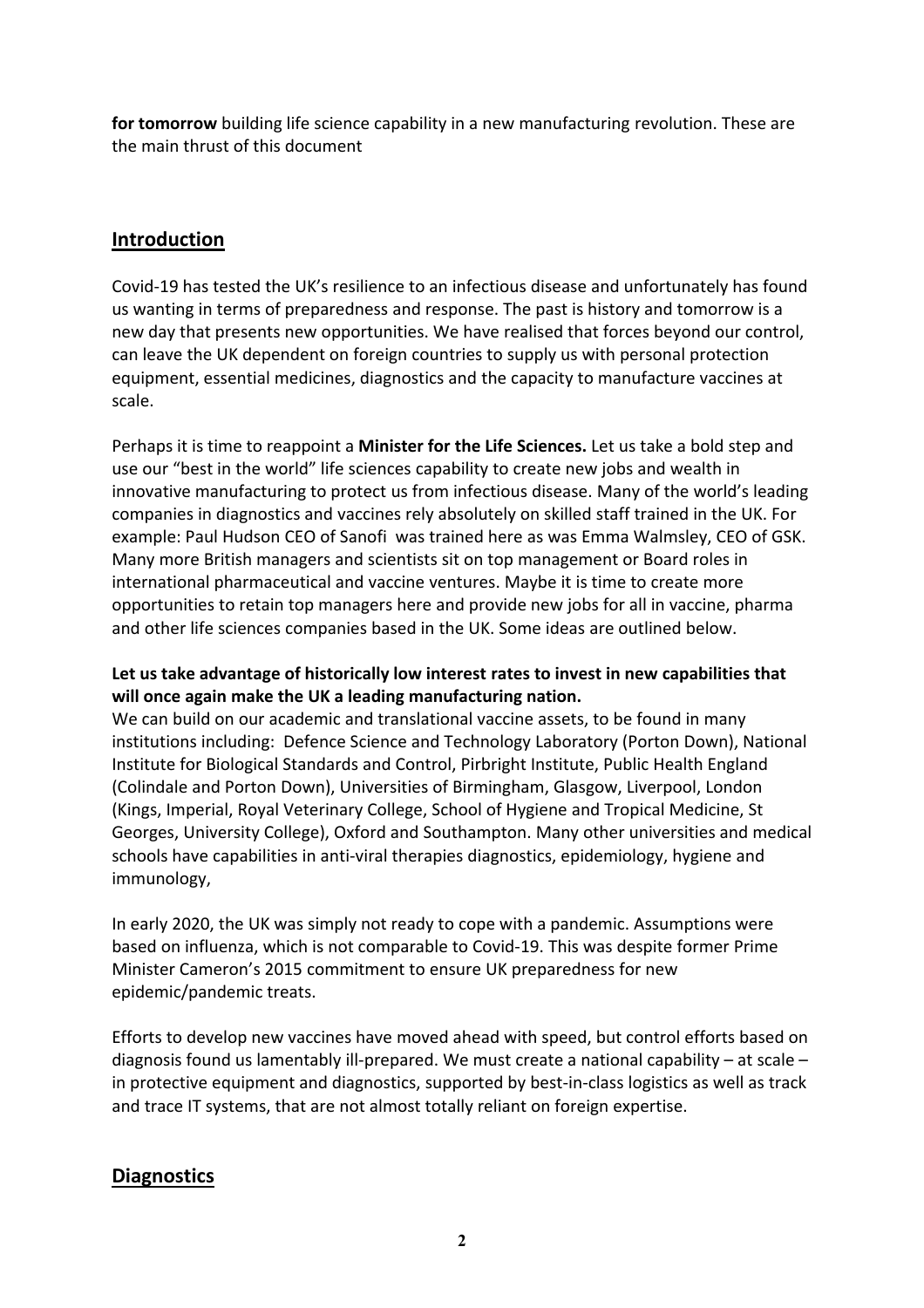As we begin to realise the scale of the UK epidemic, as many as 12 million people have been infected say some, it is time to into introduce reliable a nucleic acid and antibody testing at scale.

**Nucleic acid testing** can accurately diagnose active infection. Most Covid-19 infections appear to be asymptomatic, escaping testing protocols based on symptoms. For an RNA virus like Covid-19 a DNA copy of RNA must be made using an enzyme known as Reverse Transcriptase or RT. That DNA copy can be multiplied – or amplified - by an intervention known as the polymerase chain reaction or PCR, that can say how much Covid-19 RNA was in the original sample. This approach is known as RT qPCR (or Reverse Transcriptase quantitative PCR., Most RTqPCR testing is generally carried out at sites far from the patient or clinic, generating unacceptably long turnarounds, although this might be reduced to less than 12 hours by implementing intelligent use of IT systems. Novel "dipstick" technologies are in development.

Another approach, used in the West African Ebola epidemic, is to squeeze DNA through a molecular pore and read the sequence directly. A British company, **Oxford Nanopore** has developed and commercialised this. The advantage is that results emerge almost in "real time". However, strict preparation protocols must be adhered to, although these raised no insuperable problems in makeshift laboratories in the African rain forest. Both technologies have been available for over five years now, but the logistics of procurement, testing, data handling and patient contact tracing proved impossible to manage at the scale imposed by the rapid growth of the pandemic, in the early Spring of 2020.

**Antibody testing** is sensitive, very accurate and can show who has had the disease and has circulating protective antibodies. Both centre-based and dip-stick testing is available. In contrast to most nucleic acid testing, antibody tests do not demand complex preparation protocols. Antibody tests should be validated by national testing facilities before clearance for sale is given. Testing every UK resident might cost£300 Million.

For Covid-19 many antibody tests look for a part of the virus known as the "spike protein". The spikes give corona viruses their name. Fragments of the spike protein known as epitopes are identified by antibody tests.

Several companies have developed laboratory-based tests, available in the UK, that are reliable, sensitive and highly accurate. A small blood or plasma sample (for many a drop from a finger prick) is all that is required. These immunoassays can be carried out rapidly and at large scale in central testing facilities. Results can be returned to a physician within less than 24 hours. Tests conducted on validated instruments in testing centres using high throughput machines are generally excellent.

Dip-stick tests, technically known as lateral flow immunochromatographic assays can yield results at the point of care in minutes. Such tests conducted by qualified professionals and purchased from validated suppliers will also be excellent.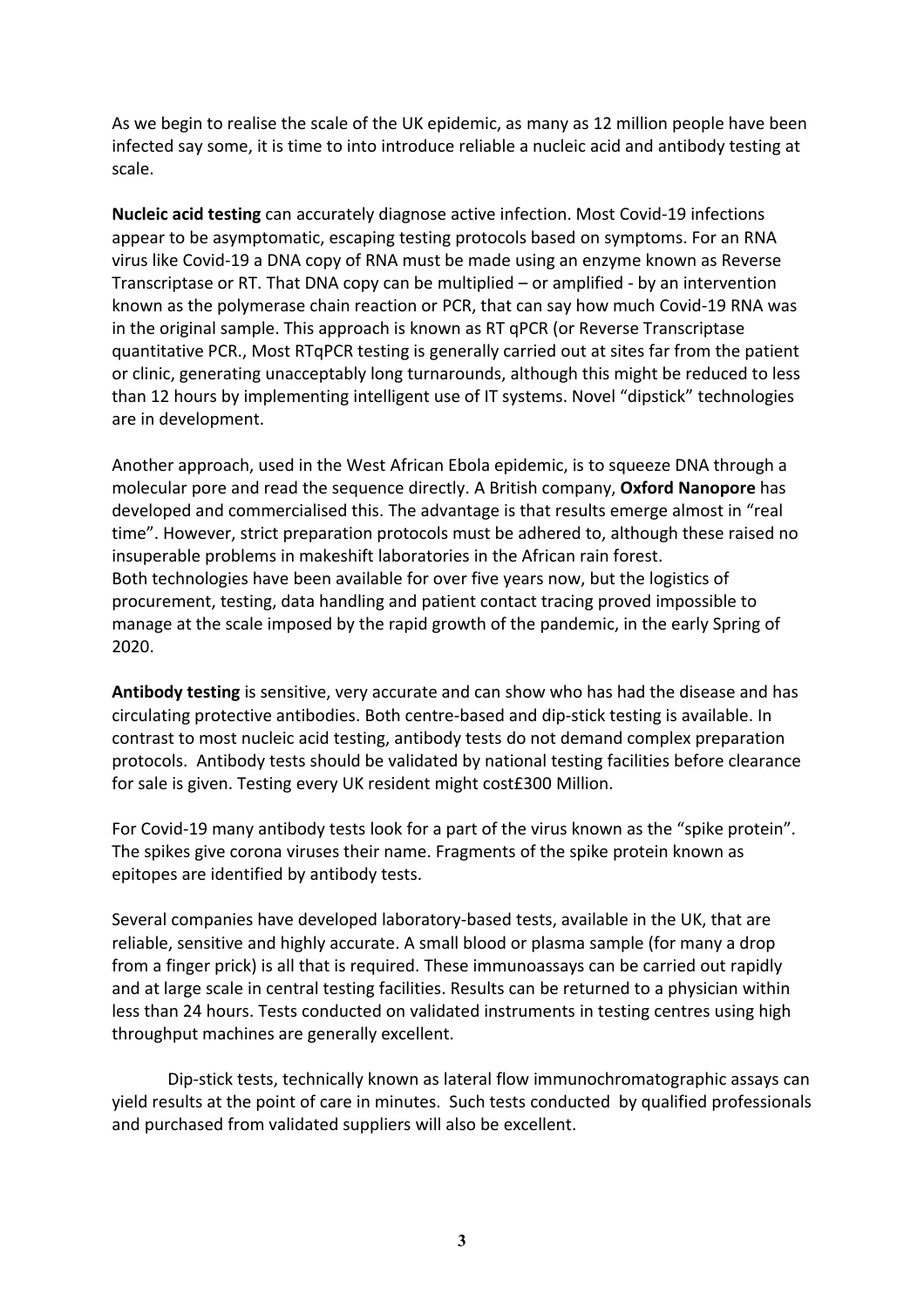If Nucleic acid testing can be accelerated to cope with potentially 50,000 samples per month, it may become possible to control "R" numbers through track and trace . Today, the delivery infrastructure is not sound, and track and trace has become a national embarrassment.

Antibody testing might allow us to identify as :at risk" those who do not have neutralising antibodies for Covid-19. Today we simply do not know how many people have been infected and who is susceptible. We do, of course know that those in an immune compromised state are "at risk". We do now understand what factors place certain ethnic and social groups and men, more than women, at particular risk

If we can prove that UK residents are immune to Covid-19 and do not present other risk factors, the idea of a Covid-19 "passport" allowing greater freedom of movement and international travel, might be promoted. If immunity is present, we do not yet know for how long and any passport might be subject to renewal at periods determined by scientific knowledge. Better scientific data is needed to support confidence in Covid-19 testing

## **Caveats:**

- A minority of people recover from Covid-19without significant antibody response. They probably produced a strong T-cell, or cell-killing, response that targets and kills virus-infected cells. T-cell diagnostics are not widely available and need expert laboratory support. This might be warranted for those persons who have recovered without significant antibodies and who have tested Nucleic Acid negative.
- The presence of neutralising antibodies is not absolute proof that an individual is immune to Covid-19, although this is likely to be true in a majority of individuals. We do not know how long neutralising antibodies will be secreted by a person who has recovered, and we do not know if a new mutant Covid-19 might defeat existing antibody protection.
- Free from regulatory controls, the Internet can deliver unvalidated tests without the assurance that these will work as described. Their use before validation by a recognised testing agency must be discouraged. To ensure validation, the UK is fortunate to have the world-class capabilities of Public Health England.
- $\bullet$

# **Vaccines**

It may be too late for vaccines to make a big difference to the current pandemic. However, if this disease becomes endemic, recurring at intervals, it will be important to have a stock of vaccines, perhaps in the hope of completely eliminating the virus. Covid-19, or variants thereof, may become a seasonal menace like Influenza. If this happens an appropriate vaccination strategy must be elucidated. This will require manufacturing at scale. **AT SCALE** are two little words with big implications in terms of cost and effectiveness. We have committed money to vaccine production – but too little too late. As we wring our hands over £Trillions we must summon up the courage to spend the £Billions that will save lives and allow an early reconstruction of our faltering economy.

It has been noted that Covid-19, and by inference good vaccines, generate a strong cell killing or T-cell response that complements the neutralising antibody response.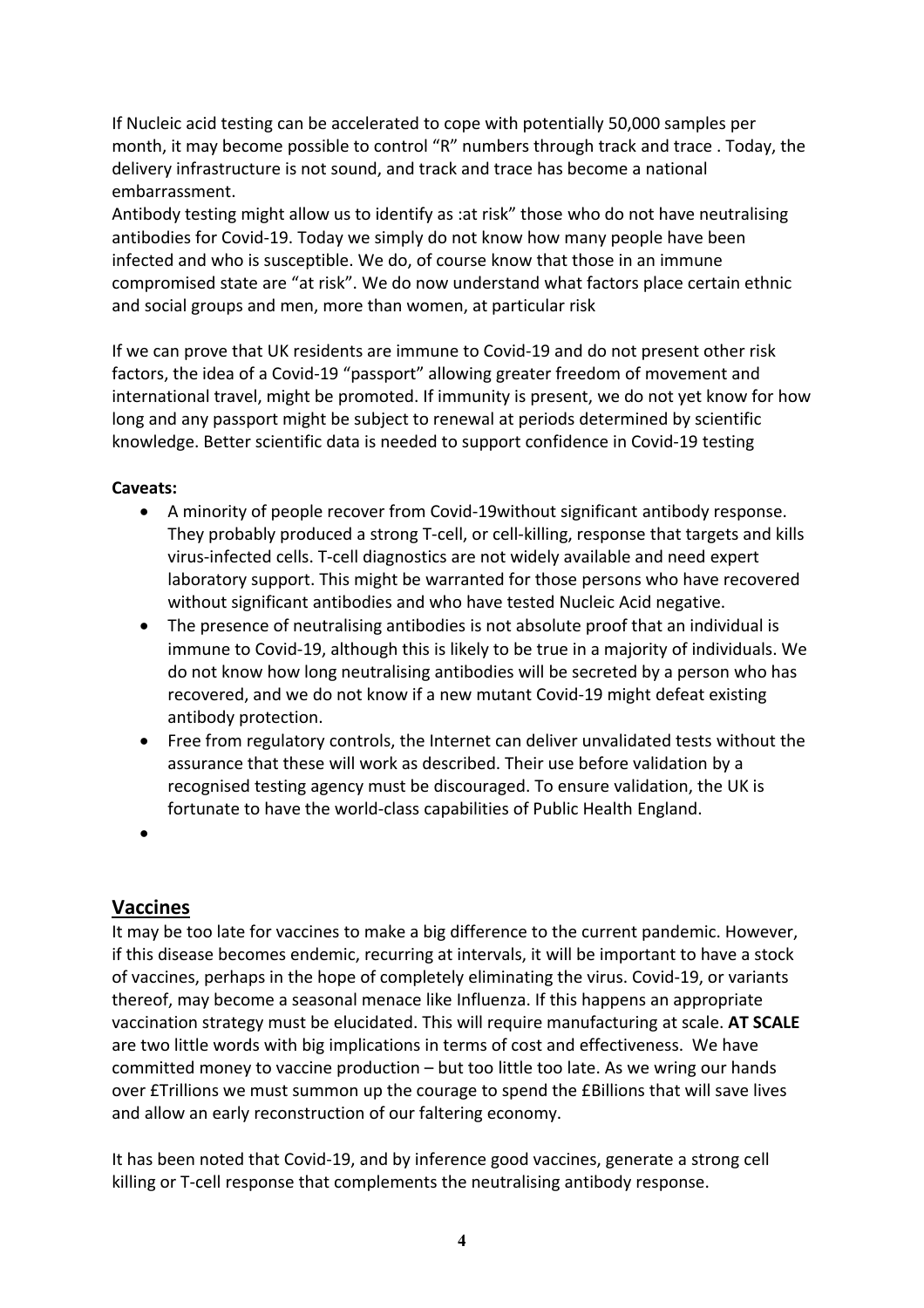In an existential emergency, leaders of many nations will say, "Our citizens come first". The UK must be able to meet its own needs for vaccines, perhaps working together with former EU partners. A quid pro quo presents as Europe is suffering badly from the reduced access to the UK's scientific excellence.

The UK's vaccine manufacturing capability has become trivial. To rebuild strategic capability will require an investment of £billions. Let us do it! As cruelly demonstrated by Covid-19, what are a few £billions, when losses to the UK economy are measured in £trillions? These facts were noted in the *Sunday Telegraph (12 April(*https://www.telegraph.co.uk/business/2020/04/11/britains-ability-make-vaccinesfell-short-vital-moment/*)*, which interviewed JKS on the subject.

Our new capability must be platform-based rather than specific product based. A Covid-19 vaccine will be great, but if the disease fades away in 2021, what will we do with a massive and unnecessary production capability and stockpiles of useless vaccine with limited shelf-life? Our manufacturing capability must be flexible, yet capable of producing up to hundreds of millions of doses of vaccine for diverse threats such as Flu, Covid-19, monkeypox or Mother Nature's next aberration. Manufacturing and stockpiling at-scale will sustain a UK vaccines capability. The current "big four" vaccine producers and 2 leading Indian manufacturers can make the billions of doses historically required to protect the World's children. Together they spend over US\$10 billion on R&D and manufacturing.

We have great R&D competence in the UK, but despite recent commitments, translating this to at-scale manufacturing has not happened. JKS believes that £3 billion spent on three flexible manufacturing sites could be hugely beneficial for the UK. Locations might include Speke near Liverpool, The Scottish Glasgow-Edinburgh corridor and perhaps on the Porton Down site in Wiltshire.) British vaccine experts located around the world, would be delighted to work in such facilities. Our universities and colleges can provide the graduates with the skills and training required.

Despite big spending. operational capacity cannot realistically be established before 2022. However, we would be prepared for "The Next Virus"

## **The continuing need for better scientific understanding**

Perhaps now is the time to adopt a pragmatic, dare one say, expedient, approach. Conflicting issues must be resolved: **The Economy, Public Morale and Public Health**. How many deaths are acceptable to keep a majority of people happy and the economy turning? How many deaths will unhappiness and economic collapse cause? The obligation to wear masks in closed spaces and significant gatherings might allow government to reduce social distancing from 2 metres to 1 metre. Simple home-made masks with 2-layers of washable cotton can stop nearly all droplet spread and cut disease transmission, as the public once again crowds into shopping centres and sporting events.

What is still missing is good scientific information to help epidemiologists, actuarial experts and cost/benefit analysts. Covid-19 strategies have been confused by often conflicting advice from epidemiologists, disease modelers and other experts. We simply do not know